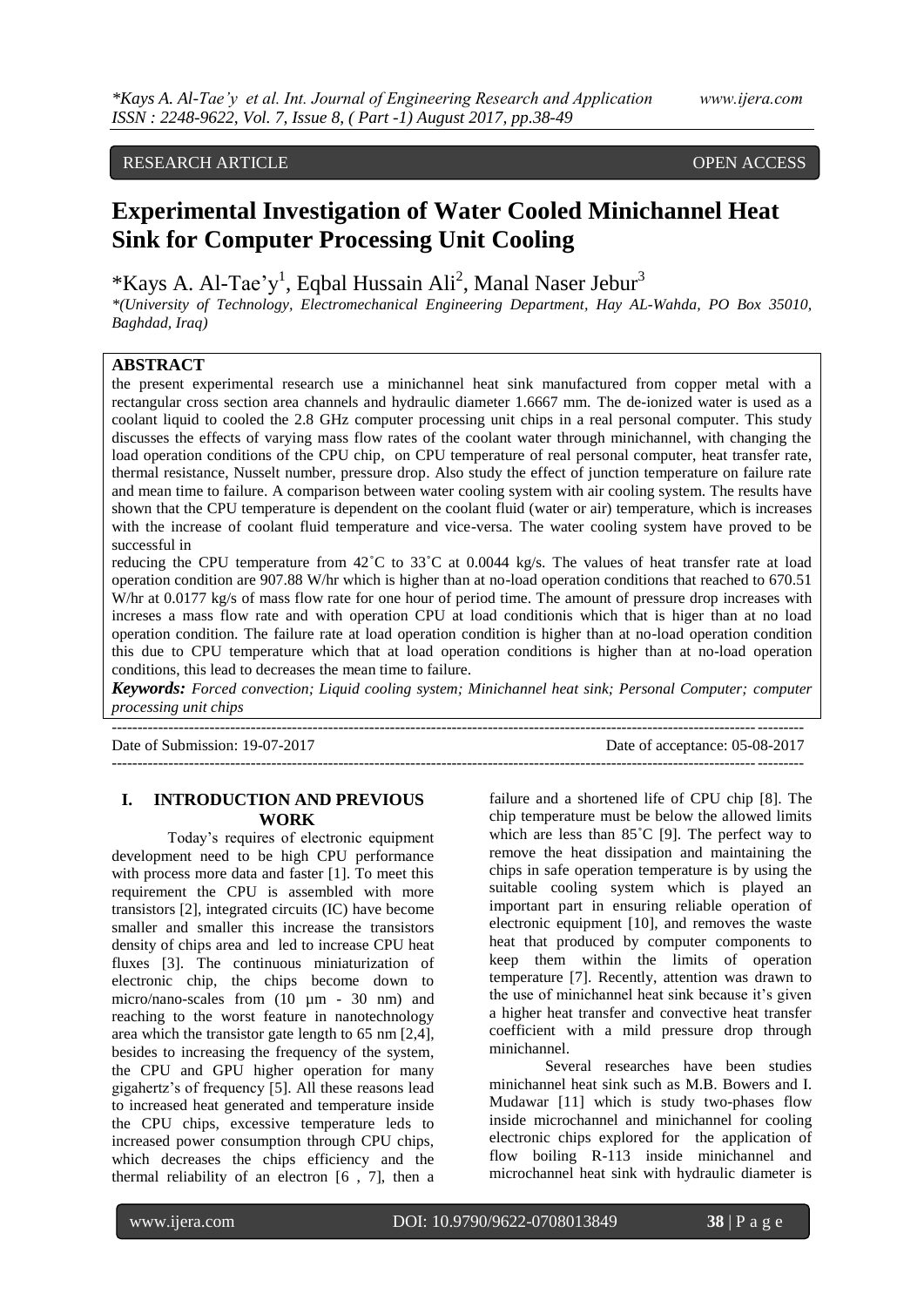2.54 mm and 0.51 mm respectively, they obtain higher heat fluxes for cooling the electronic application with low flow rate and low pressure drop. Bruno Agostini and Barbara Watel [12] are study friction factor and heat transfer of flow R134a as a coolant liquid inside a rectangular minichannel heat sink, they getting the higher heat flux from  $210 - 49700$  W/m<sup>2</sup> for mass flow rate 65  $-$  2900 kg/m<sup>2</sup>. Ning Lei [13] was study the thermal properties of multilayer minichannel heat sink in single and two-phase flow. This study shown that the multilayer minichannel should get higher advantages more than single-layer minichannel. Paisarn Naphon [14] experimentally studies the de-ionized water cooling for CPU by the minichannel heat sink with and without thermoelectric, the thermoelectric allows to improve efficiency of heat transfer in the electronic equipment**.** Kazuhisa yuki [15] experimental study the minichannel heat sink for single phase flow with different fin thickness, channel width and number of fins, the result of experiment is the minichannel improves heat transfer, which the heat flux is reaching to 300 W / cm<sup>2</sup>. Ali jam et al. [16] study the cooling by using two type of nanofluids such as  $AL_2O_3-H_2O$  and to  $TIO_2-H_2O$  with different laminar flow rate through minichannel heat sink they found the nano-fluid improved the thermal conductivity to 11.98% by using  $AL_2O_3$ - $H<sub>2</sub>O$  and 9.97% by using  $TIO<sub>2</sub>–H<sub>2</sub>O$ . Jami Frances Tullius [17] show by his study that increasing the surface roughness of minichannel heat sink leads to increased thermal performance about 3.6%, the addition of surface roughness could provide a more important contribution in removing heat compared to smooth surface. Mousa and Mostafa [18]. study the air as a coolant working fluid of minichannel heat sink in electronic devices with air flow rates  $0.002 - 0.005$  m<sup>3</sup>/s by using a heater at the ability of power 80 - 100 W, they explained that increases heat transfer with increasing air mass flow rate and channel base temperature. Keyur Thakkar et al. [19] studying thermal and hydraulic single phase flow through minichannel for cooling electronic equipments. They found that in laminar single phase flow with reduce hydrodynamic diameter gives higher heat transfer, lower in thermal resistance and higher Nussle number. M. Gayatri [20] experimental study of liquid cooling system in a single phase flow by using minichannel heat sink for cooling electronic equipment. This experimental shown the liquid cooling system that using water as a coolant has best performance compared with diluted ethylene glycol at various flow rates. Vijayaraghavan Vembuli [3] study three different minichannel heat sinks were design with a variation of width 2 mm, 3 mm and 4 mm, which kept the height of the channel at 4 mm. This study show that 2 mm is the most effective formation from all three minichannel heat sink which has the maximum temperature drop from 17 - 20 ˚C at 25 ml/min of mass flow rate and 82 Pa pressure drop also the base temperature decreases with increasing the flow rate of distilled water during a period of time.

The objective of our work is to improve the electronics equipment performance such as competure processing unit by using water cooling system with minichannel heat sink at load and noload operation condition of CPU chips model Intel ® Celeron ® Process running at 2.8 GHz for a personal computer. The CPU chips provides a various load power were the instability and irregular CPU temperature which depending on CPU jobs or hotspots region inside the CPU chips. The heat transfer and pressure drop in the minichannel have been reported, the failure rate and mean time to failure for CPU chip have been investigate.

## **II. EXPERIMENTAL SETUP 2.1 Minichannel Heat Sink:**

The minichannel heat sink as shown in Fig. 1 was manufactured from copper 360 alloy, with dimensions  $35 \text{ mm} \times 35 \text{ mm}$  with 10 mm thickness. A minichannel includes the uniform arrays of 18 fins and 17 channels, a fins design of rectangular cross section with hydraulic diameter 1.667 mm. A fins thickness, channel width and channel height and all other dimensions are illustrated in Fig. 2 and given in Table 1. The bottom base of minichannel heat sink is installed on the upper face of CPU chips to absorb and transfer the heat that dissipation from CPU chips to the water flow through the channels of minichannel. The minichannel heat sink consists of one inlet and one outlet. The interface materials (silicon paste type AOS Silicone XT white paste) was used to install minichannel heat sink at the CPU chips of the motherboard for personal computer.

**Fig. 1** The minichannel heat sink.

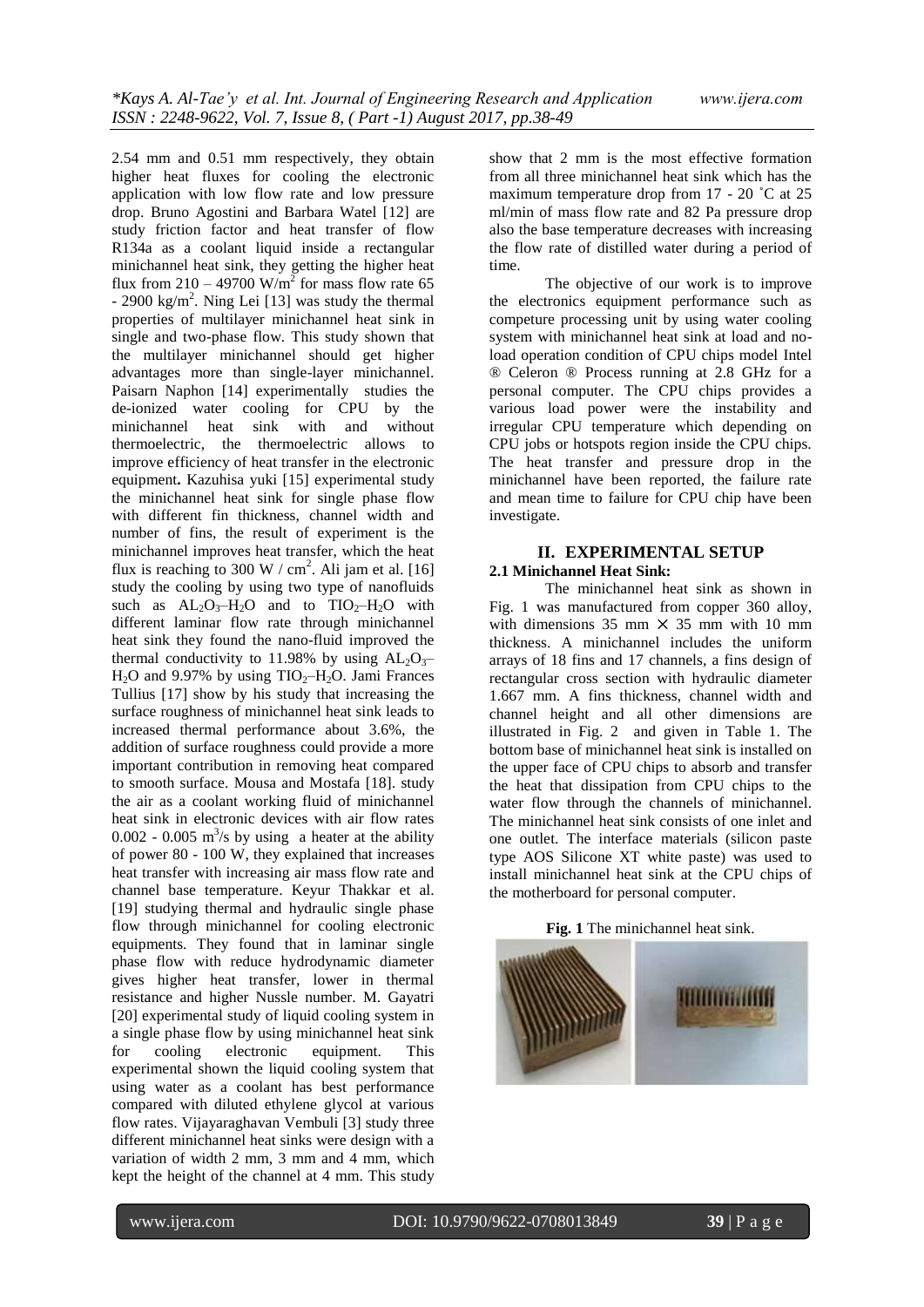

Fig. 2 Schematic of the minichannel heat sink geometry.

| Description                                 | Symbo          | Value           |
|---------------------------------------------|----------------|-----------------|
| Channel Width                               | $W_{ch}$       | 1<br>mm         |
| Height of channel                           | $H_{ch}$       | $5 \text{ mm}$  |
| Length of channel                           | $L_{ch}$       | $35 \text{ mm}$ |
| Width of finned section on heat<br>sink     | A              | $35 \text{ mm}$ |
| Un-finned length of heat sink<br>(manifold) | B              | 3<br>mm         |
| Thickness of fins                           | $W_w$          | 1<br>mm         |
| Thickness of heat sink base plat            | H <sub>b</sub> | $5 \text{ mm}$  |
| Hydraulic diameter                          | D <sub>h</sub> | 1.6667<br>mm    |
| Number of channel                           | N              | 17<br>channels  |
| Number of fins                              | $N_{fin}$      | 18 fins         |

| <b>Table 1</b> Dimensions of minichannel heat sinks. |
|------------------------------------------------------|
|------------------------------------------------------|

#### **2.2 Test loop System:**

A schematic diagram of experimental device is shown in Fig. 3 the close loop of deionized water is consisting from a set of personal computer, minichannel heat sink component, water pump and water storage tank, all these parts are connected by flexible tube. The water is cooled by vapour compression refrigeration system to keep the temperature of the coolant water inside the storage tank between 20˚C - 22˚C and water pump used to recirculation the coolant from the storage tank to the flow meter sensor and then pass through the minichannel heat sink. The hot water outlet from minichannel to storage tank. A personal computer turned on to record a data every one minute for a period time of one and two hours at load operation conditions by applying a softwore

program at experimental computer or at no-load operation conditions without applying any softwore programs to measured the different pressure between the inlet and outlet of coolant water, inlet and outlet temperature of coolant water to and from minichannel, CPU temperature, and mass flow rate for coolant water.

Water inlet and outlet temperatures to and form the minichannel heat sink was measured by two positive temperature coefficient sensor PTC with Arduino device, the mass flow rate measured by Hall effect water flow meter sensor model YF - S201 with Arduino, the differential pressure between inlet and outlet of minichannel measured by the pressure transducer digital manometer modul Lurton PM -9107 with data acquisition software, and a program software (inst-speed fan, 4.5.1) was used to measured CPU temperatures. This experiment conducted with various flow rate of coolant water cooling with load and no-load operation conditions of CPU chips of personal computer.

An experimental work representing of an experimental flow chart linked to the experimental procedureare illustrated in Fig. 4.



**Fig. 3** The overall schematic of experimental setup of minichannel heat sink with water cooling system and refrigeration system for a central processing unit (CPU).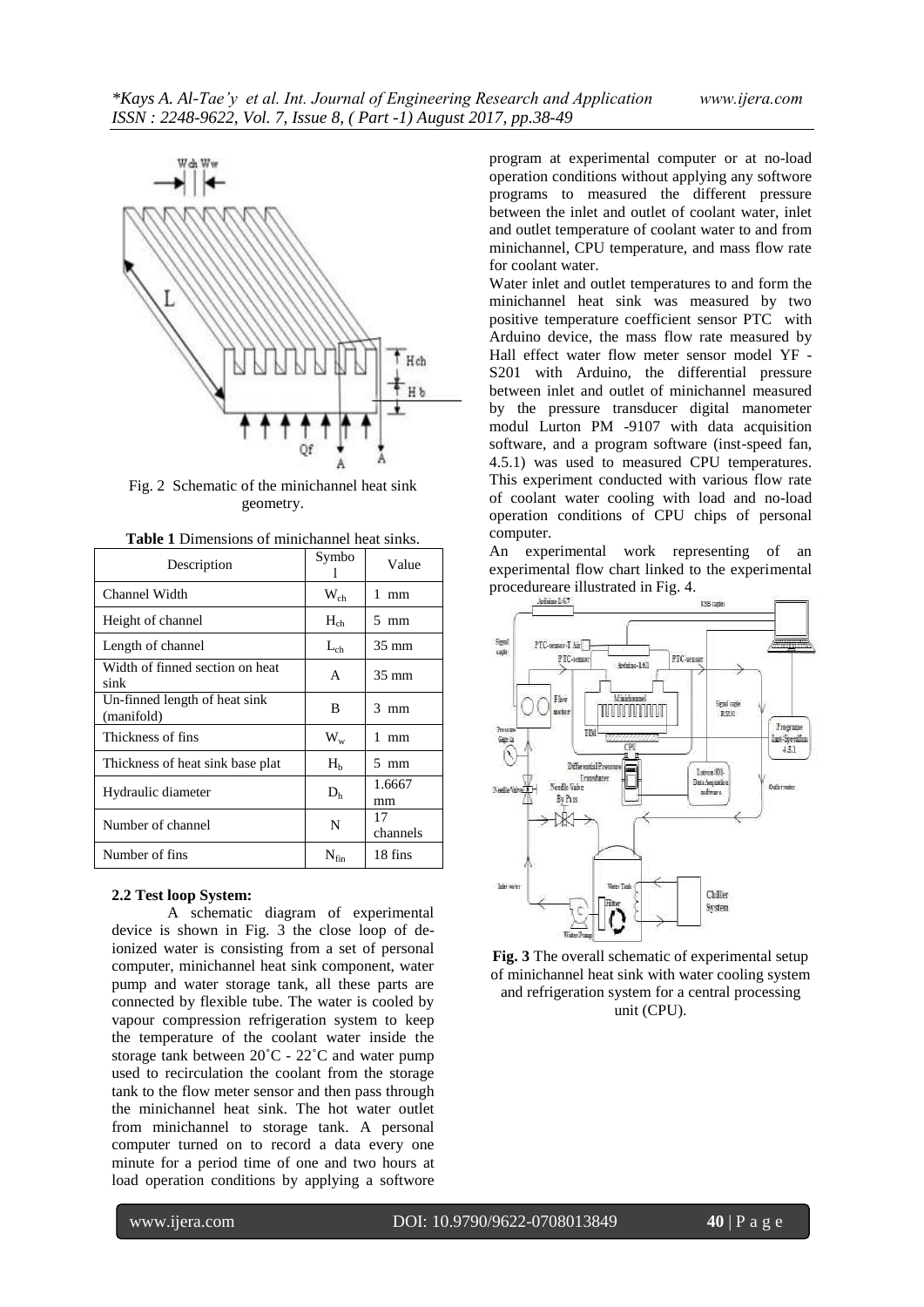

**Fig. 4** The experimental flow chart.

### **2.3 Experimental Data Reduction:**

The heat transfer  $Q_f$  to coolant water which is flow through minichannel heat sink is calculated by the following equation [3, 22, 24];

 $Q_f$  =  $m^2$  $C_p$  ( $T_{out}$  –  $T_{in}$ ) (1)

The mean fluid temperature  $T_{mf}$  was used to evaluate the Thermophysical properties of water which is calculated by the following equation [21];  $T_{\textit{mf}} = \frac{(T_{\textit{out}} + T_{\textit{in}})}{2}$  $\frac{(n+1)(n)}{2}$ 

(2)

(3)

The convective heat transfer coefficient is depending on the heat absorbed by the fluid which is calculated by the following equation [2, 3, 22];

$$
h = \frac{Q_f}{A_{eff} \times \Delta T_{LMTD}}
$$

where the effective surface area of minichannel heat sink *Aeff* was calculated by the following equation [3, 21, 23];

$$
\tilde{A}_{\text{eff}} = N L_{ch} (W_{ch} + 2 \eta_{fin} H_{ch})
$$
\n(4)

The fin efficiency *ηfin* was taken equal to 100% because the minichannel heat sink made from copper material which has a high thermal conductivity [21].

The logarithm mean temperature difference Δ*TLMTD* is very common way use to calculate the thermal performances of heat exchanger and can be estimated by the following equation [21, 22, 24];

$$
\Delta T_{LMTD} = \frac{(\overline{T}_b - \overline{T}_{in}) - (\overline{T}_b - \overline{T}_{out})}{ln[\overline{C}] \overline{T}_b - \overline{T}_{out}]}
$$
\n(5)

The  $T_b$  is the base temperature and can be calculated by the following equation;

$$
T_b = T_{cpu} - Q_f \sum (\frac{H_b}{K_{hs} A_b})
$$
\n(6)

The temperature of central processing unit *Tcpu* measuring by a program softward (inst-speedfan 4.5.1), and this softward apply at experimental personal computer.

The convective thermal resistance  $R_{Th}$  can calculate by the following equation [21, 24]; *R*<sup> $7$ </sup>

$$
r_h = \frac{\Delta T_{LMTD}}{Q_f}
$$

(7)

Nusselt number can be calculate from the following equation [3, 12, 24];  $hD<sub>h</sub>$ 

$$
Nu = \frac{hD_h}{k_f}
$$

(8) Where  $D_h$  is the hydraulic diameter for rectangular minichannel and can be calculate by following equation [3, 21, 25];

$$
D_h = \frac{4 W_{ch} H_{ch}}{2 (W_{ch} + H_{ch})}
$$

(9)

The Reynolds number was evaluated from following equation;

$$
Re=\frac{U_m D_h}{v}
$$

(10)

The mean velocity of fluid  $U_m$  through minichannel heat sink which is equal to inlet velocity *Uin* [12, 23, 26], and can be evaluated by following equation;<br> $\frac{m}{m}$ 

$$
U_m = \frac{m}{f A_c N}
$$

Where  $A_c$  is the fins spacing area and can be calculating from following equation;  $A_c = H_{Ch}$   $W_{Ch}$ 

$$
\tag{12}
$$

(11)

Which is equal in this study to  $5 \times 10^{-6}$  m<sup>2</sup> for one fin.

The failure rate  $\lambda$  is the number of elements failure per unit time and can be calculate by following equation [27];

*λ* (*t*) *=* (*C<sup>1</sup> <sup>T</sup> + C<sup>2</sup> E*) *<sup>Q</sup> <sup>L</sup>* (13)

which  $C_1$ ,  $C_2$ ,  $\pi_E$ ,  $\pi_O$  and  $\pi_L$  are constants as given in Table 2, which is depending on the description of CPU chips and is given in Table 3.

The value of temperature factor  $\pi$ <sup>T</sup> can be calculated from following equation [27];

$$
\pi_T = 0.1 \exp\left(\frac{-\varepsilon a}{8.617 \times 10^{-6}} \left(\frac{1}{T_j} - \frac{1}{298}\right)\right) \tag{14}
$$

Where the maximum chips temperature  $T_{\text{CPU},\text{max}}$  is used as estimate for junction temperature  $T_i$  [28].

The mean time to failure (*MTTF*) can be calculated by following equation [28];

$$
MTTF = \frac{1}{\lambda} \qquad (10^6 \text{/failures} \qquad hour)
$$
\n(15)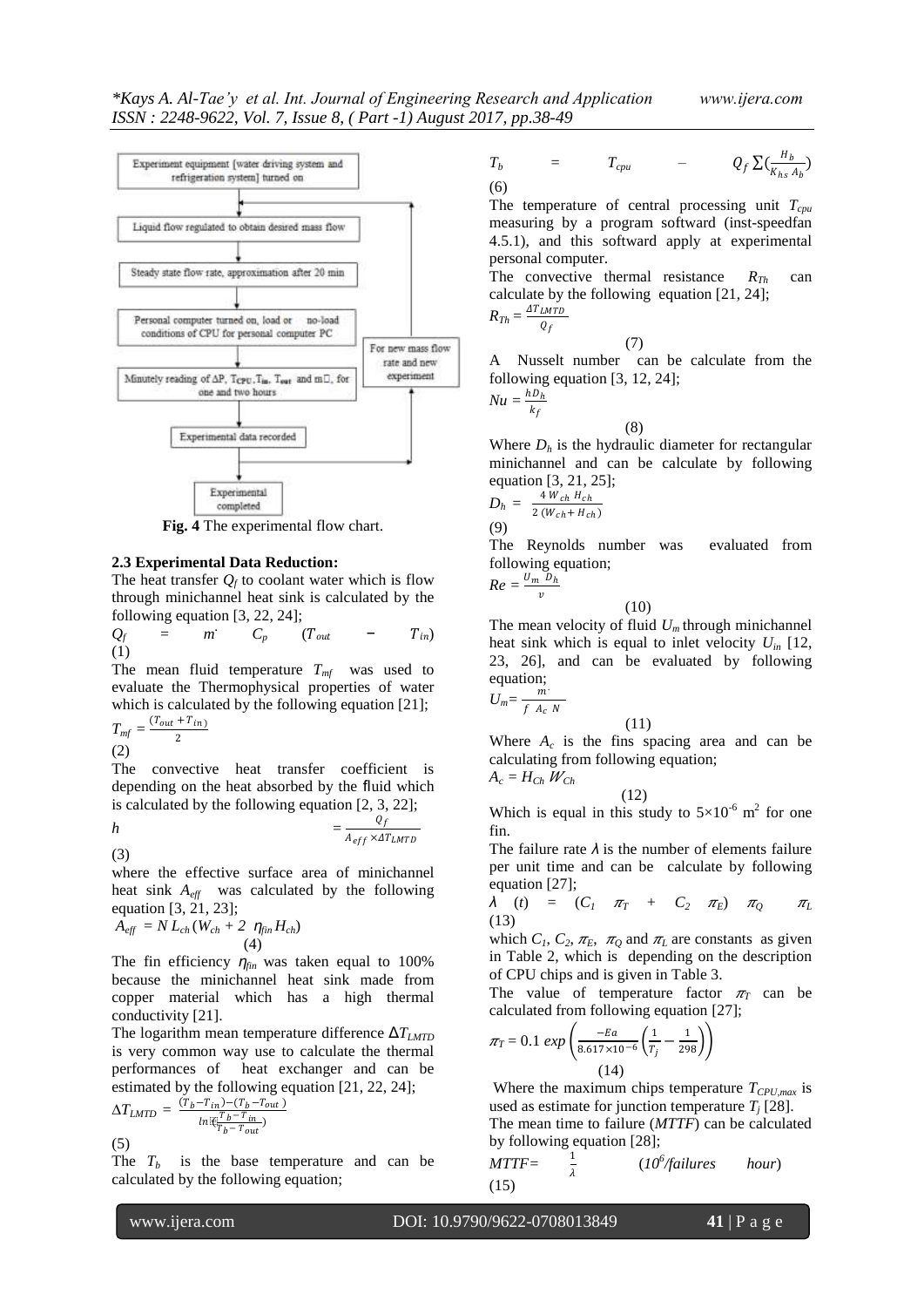| Symbol                       | Description                                                                  | Factor                          | Value   |
|------------------------------|------------------------------------------------------------------------------|---------------------------------|---------|
| $C_I$                        | <b>Empirical constant</b><br>(gate/logic arrays)                             | No. Bits                        | 0.56    |
| $C_{2}$                      | <b>Empirical constant</b><br>(package failure<br>rate for<br>microprocessor) | No. Pins                        | 0.12433 |
| $\pi_E$                      | An environmental<br>factor                                                   | Type<br>GB                      | 0.50    |
| $\pi_{O}$                    | A quality factor                                                             | Class B                         | 10      |
| $\pi_L$                      | Learning factor                                                              | More<br>than 2<br>years         | 1       |
| $\pi_{\scriptscriptstyle T}$ | Temperature factor                                                           | $T_i =$<br>$T_{\text{cpu,max}}$ | Eq. 14  |
| Ea                           | The effective<br>activation energy<br>in $(ev)$                              | For<br>copper<br>wire           | 0.6 eV  |

#### **Table 2** Description of the empirical constant of CPU chip

| <b>Table 3</b> The description of CPU chips. |  |
|----------------------------------------------|--|
|----------------------------------------------|--|

| The CPU chips description    | Pentium Processor 2.8 GHZ           |
|------------------------------|-------------------------------------|
| Kind of CPU                  | Intel <sub>®</sub> Celeron ®Process |
| The processer base frequency | running at 2.8 GHz                  |
| FSB speed                    | <b>400 MHZ</b>                      |
| No. of cores                 |                                     |
| Number of Bits               | 32                                  |
| Type                         | MOC devices, GB                     |
| VID voltage range            | $(1.315 - 1.525)$ Volt              |
| No. copper pins $[N_n]$      | 224                                 |

# **III. RESULTS AND DISCUSSION**

This experiment study the water cooling computer processing unit by using copper minichannel heat sink, which performed at the room temperature of 31˚C - 34˚C, firstly operation the chiller unit and water recirculation pump then regulation the mass flow rate at desired value lately operation the personal computer to turn the 2.8 GHz CPU chips with changing the CPU operation conditions at no-load and load conditions for a period of time. A multi-softwore program work load as load operation conditions that applying on CPU chips of experiment personal computer.

### **3.1 The CPU Temperature**  $(T_{CPI})$ **:**

The CPU temperature is illustrated in Fig. 5 and 6 were the irregular fluctuations are observed in CPU temperature with time at no-load and at load operation conditions for three different mass flow rates of coolant water which is 0.004 kg/s, 0.0066 kg/s and 0.011 kg/s were the inlet temperature of coolant water to the minichannel heat sink is approximately constant. This irregularity in CPU temperature is due to CPU working with non-uniformity heat dissipation which is that dependent on the jobs of CPU chips, that cause the hotspots region inside the CPU chips

during operation and increase in CPU junction temperature [29]. Also the maldistribution of flow rate in parallel channel causes nonuniformity in CPU temperature due to inlet and outlet manifold design where the flow rate in centre channel is higher than at bottom channel in minichannel heat sink, this lead to different in CPU temperature between centre cannel and bottom channel which is causative the non-uniformity temperature pattern. The non-uniformity temperature is increases with increase the heat generated at load operation conditions as show in Fig. 6 [30, 31].

The effect of changing the operation conditions on CPU temperature every 15 minute of period time was shown in Fig. 7. The CPU temperature is increases at load operation conditions and decreasing at no-load operation conditions because the hotspot regions inside the CPU chip increase with load operation conditions [29].



**Fig. 5** Variation of CPU temperature with time for no-load operation condition at different mass flow rate of 2.8 GHz CPU chip; (a)  $m = 0.0044$  kg/s; (b)  $m' = 0.0066$  kg/s; (c)  $m' = 0.011$  kg/s.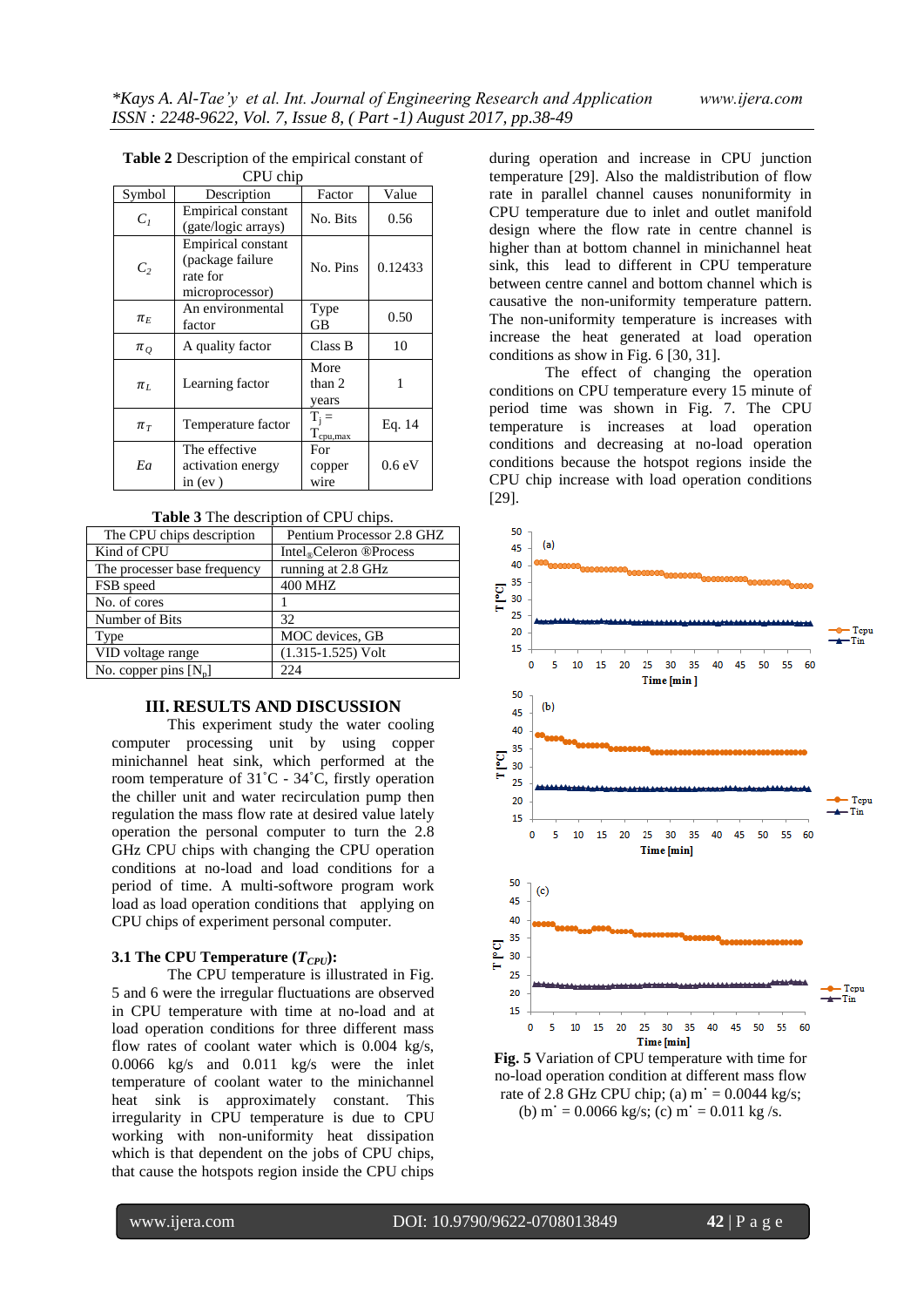

**Fig. 6** Variation of CPU temperature with time for load operation condition at different mass flow rate of 2.8 GHz CPU chip; (a)  $m = 0.0044$  kg/s; (b) m  $= 0.0066$  kg/s; (c) m  $= 0.011$  kg/s.



**Fig. 7** Variation of CPU temperature with time for changing the operation conditions of 2.8 GHz CPU chip at mass flow rate 0.0266 kg/s.

#### **3.2 Heat Transfer to Coolant Water**  $(Q_f)$ **:**

The heat transfer to coolant water for three mass flow rates 0.0044 kg/s, 0.0066 kg/s and 0.011 kg/s at no-load and load operation conditions are shown in Fig. 8. The non-uniformity in heat transfer rate is due to maldistribution of mass flow rate through minichannel, this causative the nonuniformity in outlet temperature causes [30]. Also the heat transfer at load operation condition is greater than at no-load operation condition, this cause to increases the load applied on the hotspot positions in CPU chips [29].

The variation of heat transfer to coolant water with time for changing the operation

conditions of CPU for two mass flow rates 0.0044 kg/s and 0.0155 kg/s are shown in Fig.9. The amount of non-uniformity in heat transfer to coolant water at no-load and load operation condition is increases with increase mass flow rate, hence the non-uniformity in heat transfer for 0.0155 kg/s of mass flow rate is greater than at 0.0044 kg/s of mass flow rate.



**Fig. 8** Variation of heat transfer to coolant water with time for 2.8 GHz CPU chip with load and noload operation condition at different mass flow rates; (a)  $m = 0.0044$  kg/s; (b)  $m = 0.0066$  kg/s; (c)  $m = 0.011 \text{ kg/s}.$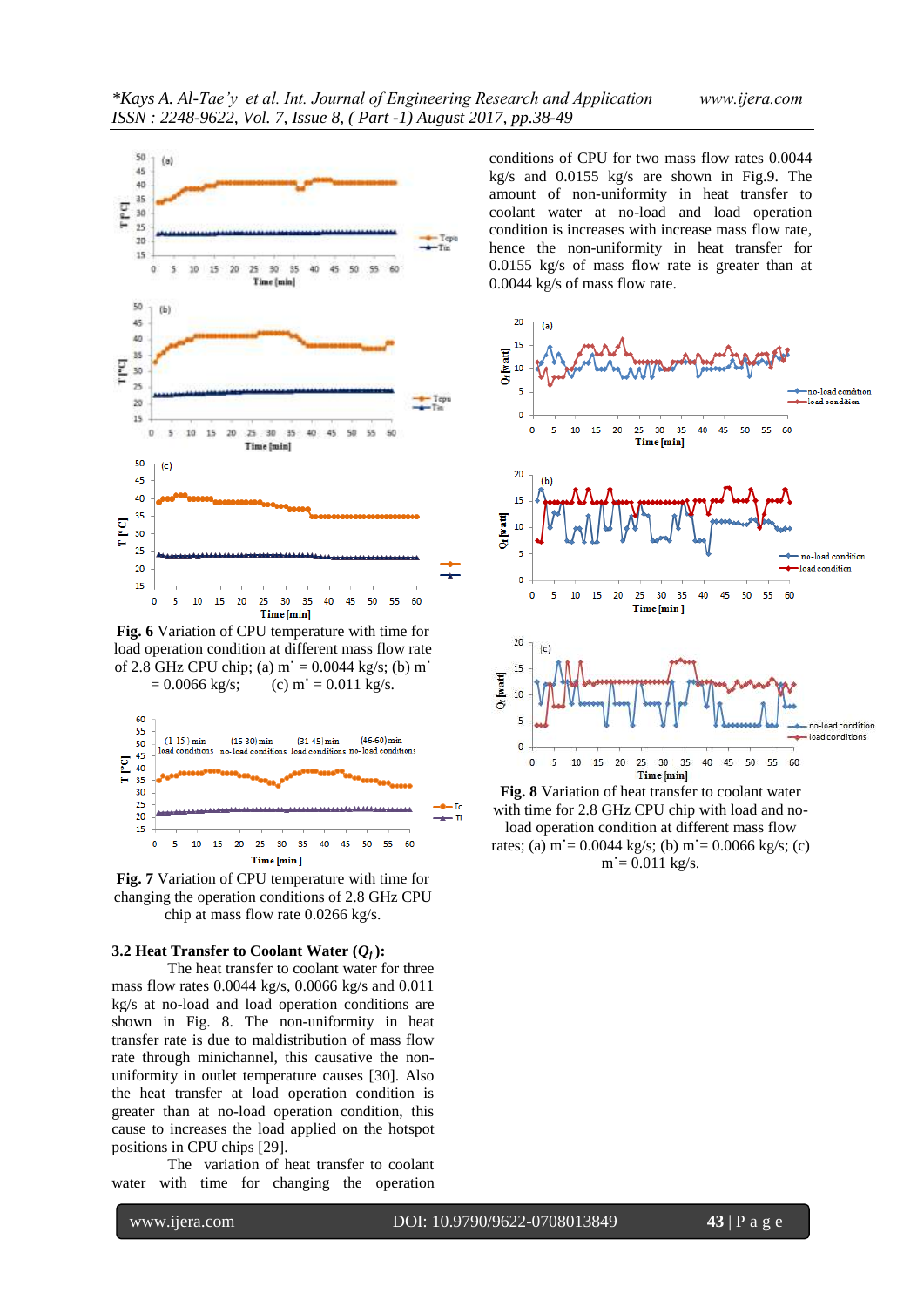

**Fig. 9** Variation of heat transfer to coolant water with time of 2.8 GHz CPU chip for three different mass flow rate; (a) no-load operation conditions; (b) load operation conditions.

### **3.3 Convective Thermal Resistances (***RTh***):**

The decreasing in thermal resistance of coolant water from 1.27 K/W to 0.213 K/W at load operation condition and decreasing from 1.61 K/W to 0.338 K/W at no-load operation condition with increases the mass flow rate from 0.0044 kg/s to 0.011 kg/s was illustrated in Fig. 10. The thermal resistance at no-load operation conditions is greater than at load operation conditions becauce the thermal resistance is a function of heat transfer to coolant water, and the heat transfer at load condition is greater than at no-load condition.



**Fig. 9** Variation of thermal resistance versus mass flow rate at different load operation conditions in 2.8 GHz CPU chip.

# **3.4 Nussle Number (***Nu***):**

Some one can see from the Fig .11 that irregular fluctuations in *Nu* number for all period of time in load and no-load operation condition is due to maldistribution of mass flow in parallel channels of minichannel, and the non-uniformity distribution of inlet velocity to minichannel and outlet velocity from minichannel which caused by the design the inlet and outlet manifolds of minichannel heat sink. All the previouse reasons lead to non-uniformity in heat transfer rate of coolant water [30, 31]. therefore *Nu* number and convective heat transfer coefficient is not constant and affecte by the nonuniformity distribution the mass flow rate, heat transfer rate and change the load operation conditions of CPU chips.

The variation of Nusslte number with Reynolds number at different mass flow rate of coolant water was illustrated in Fig. 12, the *Nu* increases with increases *Re* at constant hydraulic diameter for rectangular minichannel due to increase the convective heat transfer coefficient with increase mass flow rate. The *Nu* at load operation condition is greater than at no-load operation condition at the same mass flow rate because the convective heat transfer coefficient at load operation conditions is high comparison with no-load operation conditions.

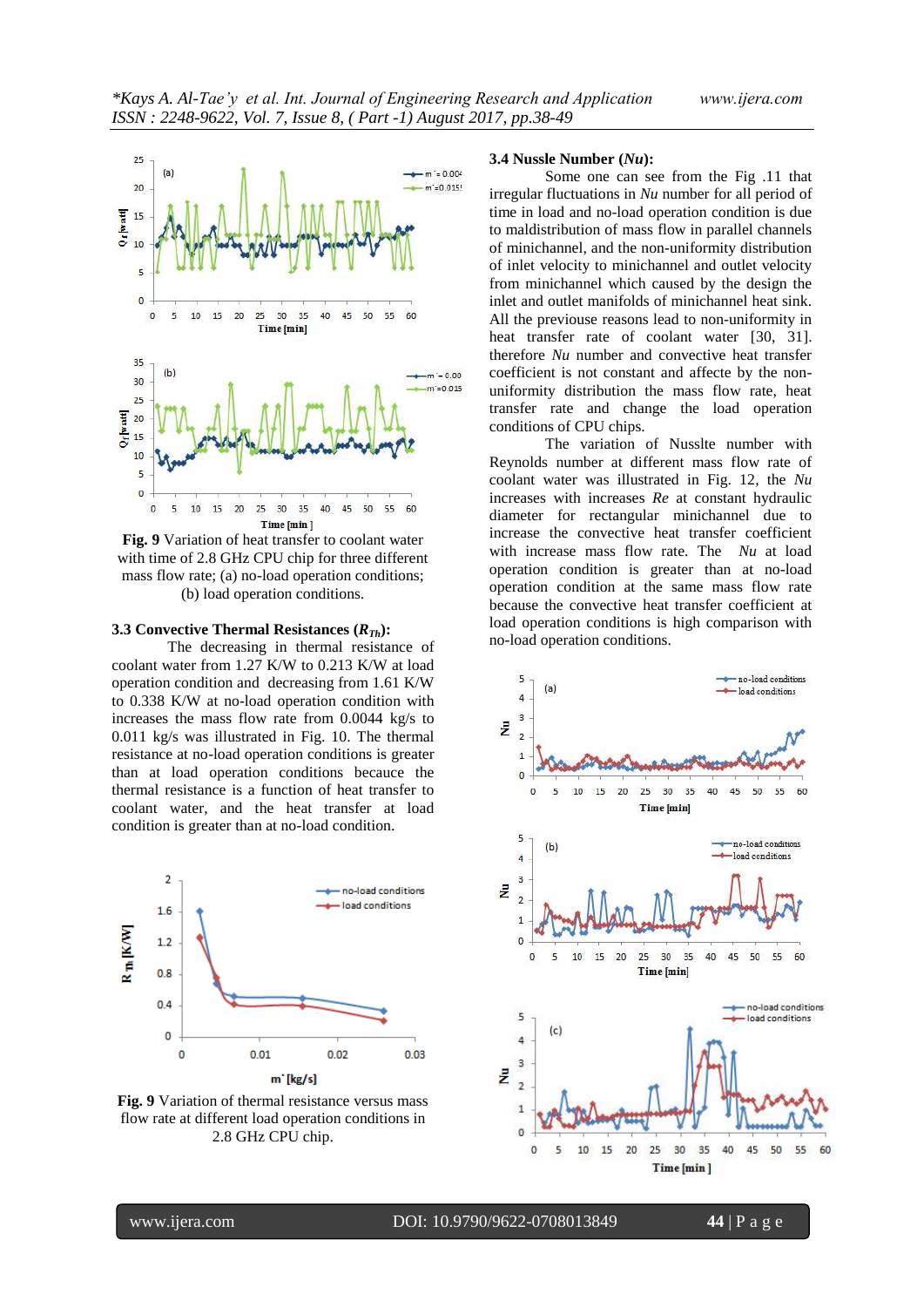**Fig. 11** Variation of Nusselt number with time for 2.8GHz CPU chip at load and no-load operation conditions for different mass flow rate; (a)  $m =$ 0.0044 kg/s; (b) m = 0.0066 kg/s; (c) m = 0.011 kg/s.



**Fig. 12** Variation the Nusselt number with Reynolds number at load and no-load operation condition in 2.8 GHz CPU chip.

#### **3.5** The Pressure Drop  $(\Delta p)$ :

The variation of pressure drop through minichannel with time at no-load and load operation conditions for different mass flow rates was shown in Fig. 11. One can see from the curves the non-uniformity in pressure drop between inlet and outlet manifolds of minichannel heat sink. The pressure drop increases with increase the Reynolds number or mass flow rate and inlet velocity of coolant water as shown in Fig. 14, also the presssure drop at load operation condition is greater than at no-load operation condition this may be due to appeare some bubbles near the heated surface of the channel cause by high heat transfer at load operation condition.







**Fig. 14** Variation of pressure drop through minichannel with Reynolds number at load and noload operation conditions for 2.8 GHz CPU chip.

### **3.6 The Failure Rate and Mean Time to Failure:-**

The pattern of failure rate with maximum CPU temperature at various mass flow rates for noload and at load operation conditions was shown in Fig. 15. The failure rate is depending on the maximum CPU temperature or junction temperature (hot spot region), a hot spot created inside the CPU chips because of low transfer rates in this region which leads to main failure problem in CPU [20], that means the failure rate of CPU chip increases with increase of the junction temperature. As shown the failure rate at load operation conditions is higher than no-load operation conditions this due to the junction temperature at load operation conditions is higher than at no-load operation conditions.

The mean time to failure (MTTF) decreasing with increase the junction temperature as shown in Fig. 16 for no-load and load operation conditions. the MTTF is inverse of failure rate, therefore increasing the junction temperature leads to increase failure rate and decrease the mean time to failure. Hence the MTTF at no-load operation condition is higher than load operation conditions due to CPU temperature at no-load operation conditions is lesser than at load operation conditions.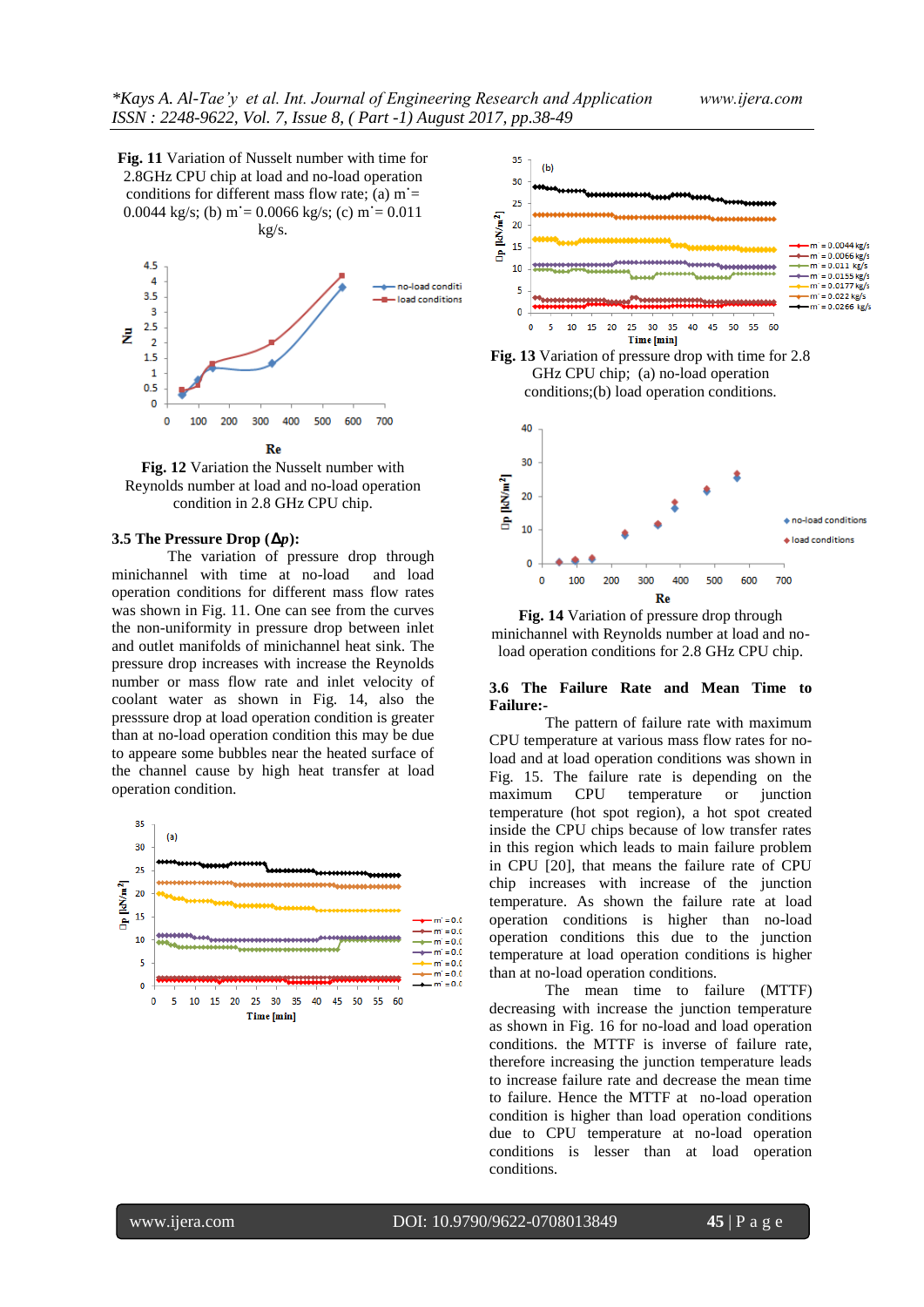

**Fig. 15** Variation of failure rate with maximum CPU temperature for 2.8 GHz CPU chip; (a) noload operation conditions; (b) load operation conditions.



**Fig. 16** Variation of MTTF with maximum CPU temperature for 2.8 GHz CPU chip; (a) no-load operation conditions; (b) load operation conditions.

### **3.7 Air Cooled CPU Chip:-**

A comparison between water cooling system with air cooling system for effect on CPU temperature was illustrated in Fig. 17. The water cooling system is more effective way to absorbing the heat dissipating from the CPU chips and throw-out of the system [1], then decreases the CPU temperature because the heat transfer coefficient of water is about 1500 W/m<sup>2</sup>C compare with the heat transfer coefficient of air which is about 30 W/m<sup>2</sup> C also the air is a bad thermal conductor, were it's conductivity coefficient is 0.024 W/m˚C compared with water which it's conductivity coefficient is 0.58W/m˚C at 25˚C [32, 33]. For the previous reasons the water cooling system has high ability to decrease the CPU temperature and maintain the reliability of CPU chips higher than the air cooling system [34].



**Fig. 17** Comparison between CPU temperature for water cooling system and air cooling system; (a) no-load operation conditions :(b) load operation conditions.

# **IV. CONCLUSIONS AND RECOMMENDATIONS:**

the present experimentail study the water cooled of minichannel heat sink for cooled the CPU chips model Intel ® Celeron ® Process running at 2.8 GHz for a personal computer. A discuss the effects of varying mass flow rates of coolant water through minichannel on CPU temperature and pressure drop thruogh minichannel. Also study effect of junction temperature on failure rate and mean time to failure of CPU. The following conclusions can obtained from the results of this study:

- 1. The CPU temperature is dependent on the coolant water temperature, which is increasing if the temperature of coolant water increase and vice-versa.
- 2. Increase the heat transfer rate to coolant water with increasing the mass flow rate of coolant water, the amount of heat transfer rate is 889.02 W at mass flow rate equal 0.011 kg/s for 2.8 GHz CPU chip after 60 minutes of computer operation at load conditions.
- 3. Decreasing the convective thermal resistance with increasing the mass flow rate of coolant water, the amount of thermal resistance decrease from 1.27 K/W to 0.213 K/W at mass flow rate changed from 0.0044 kg/s to 0.011 kg/s with load operation condition.
- 4. Increasing the Nusselt number with increasing the mass flow rate of coolant water, and the Nussalt number at load operation conditions is greater than at no-load operation conditions.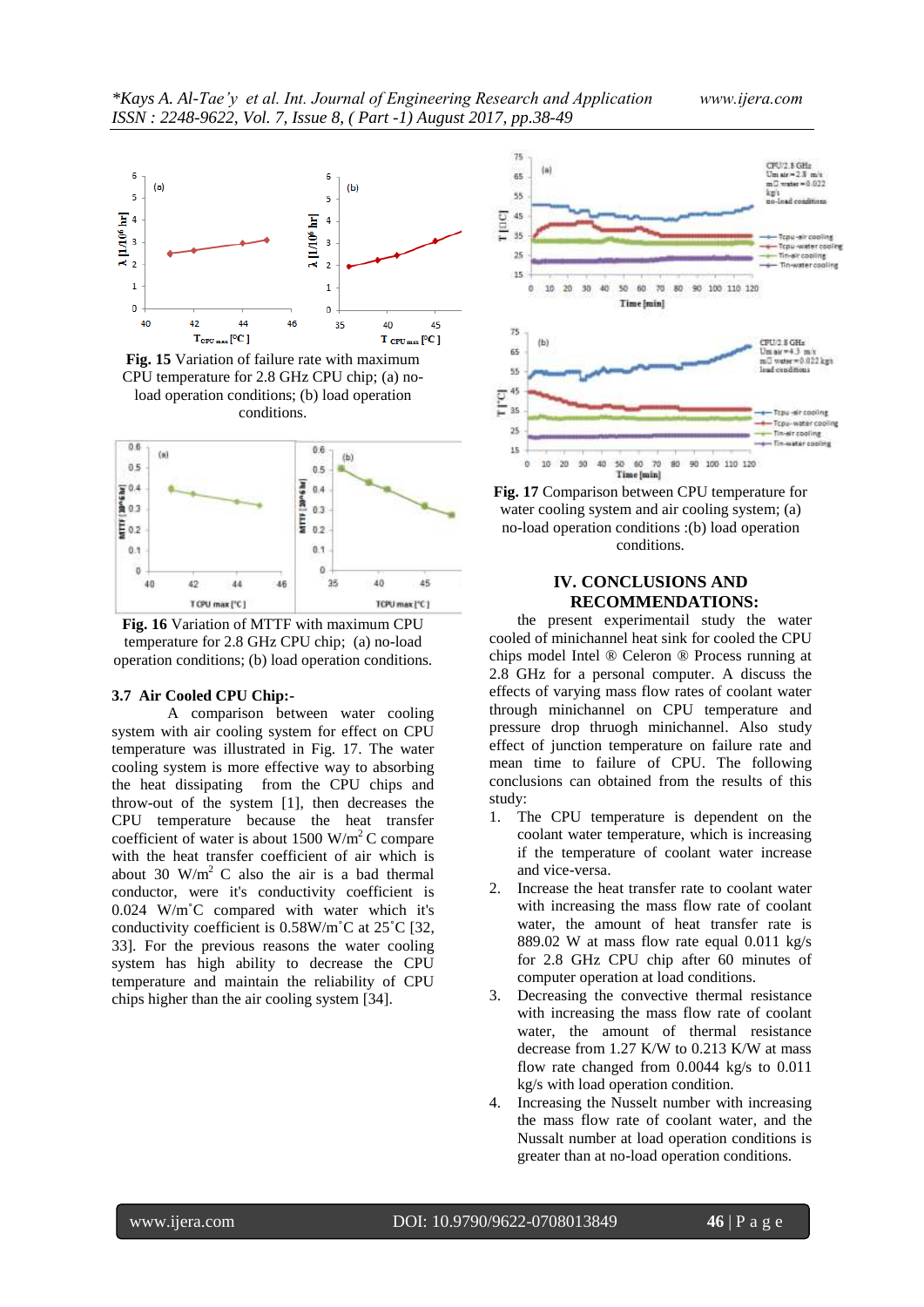5. Increasing the non-uniformity CPU temperature with increasing the mass flow rateand the CPU temperature at load operation conditions is greater than at no-load operation conditions

### **NOMENCLATUE**

| A                 | width of finned section on heat sink (m)                        |
|-------------------|-----------------------------------------------------------------|
| $A_h$             | area of heat sink base plate $(m2)$                             |
| $A_{c}$           | channel area $(m^2)$                                            |
| $A_{\text{eff}}$  | effective surface area $(m2)$                                   |
| B                 | un-finned length of heat sink (manifold) (m)                    |
| $C_I$             | empirical constant (microprocessor die complexity failure rate) |
| C <sub>2</sub>    | empirical constant (package failure rate for microprocessor)    |
| $C_p$             | specific heat $(J/kg °C)$                                       |
| $D_h$             | hydraulic diameter (m)                                          |
| $E_a$             | effective activation energy (eV)                                |
| $H_h$             | thickness of heat sink base plat (m)                            |
| $H_{ch}$          | height of the channel (m)                                       |
| h                 | heat transfer coefficient $(W/m^2 K)$                           |
| $k_f$             | thermal conductivity of fluid (W/m K)                           |
| L                 | length of fins $(m)$                                            |
| $L_{ch}$          | length of the channel (m)                                       |
| <i>MTTF</i>       | mean time to failure $(10^6/\text{failure rate})$ hours         |
| $\boldsymbol{m}$  | mass flow rate $(kg/s)$                                         |
| $\boldsymbol{N}$  | number of channel                                               |
| $N_{fin}$         | number of fins                                                  |
| $N_P$             | number of copper pins inside the CPU chip.                      |
| Nu                | Nusselt number                                                  |
| $\Delta P$        | pressure drop $(kN/m2)$                                         |
| $Q_{f}$           | heat transfer to coolant water (W)                              |
| Re                | Reynolds number                                                 |
| $R_{th}$          | convective thermal resistance of heat sink (K/W)                |
| $T_h$             | base temperature of heat sink $(^{\circ}C)$                     |
| $T_{CPU}$         | central processing unit temperature $({}^{\circ}C)$             |
| $T_{CPU,max}$     | maximum central processing unit temperature $({}^{\circ}C)$     |
| $T_{in}$          | temperature of coolant at inlet (°C)                            |
| $T_i$             | junctions temperature (°C)                                      |
| $T_{\text{mf}}$   | mean fluid temperature (°C)                                     |
| $T_{out}$         | temperature of coolant at the outlet (°C)                       |
| $\Delta T_{LMTD}$ | logarithm mean temperature difference (°C)                      |
| t                 | time (min)                                                      |
| $U_{\rm in}$      | inlet velocity (m/s)                                            |
| $U_m$             | mean velocity (m/s)                                             |
| $W_{ch}$          | width of the channel (m)                                        |
| $W_{fin}$         | width of the fine (m)                                           |
| $W_W$             | thickness of fine (m)                                           |

### **Greek Symbols**

| Λ                                   | difference                             |
|-------------------------------------|----------------------------------------|
|                                     | fin efficiency %.                      |
| $\frac{\eta_{fin}}{\lambda}$        | failure rate (Failures/ $10^6$ ) hours |
| $\pi_{\!\scriptscriptstyle E}$      | environmental factor                   |
| $\pi_{L}$                           | learning factor                        |
| $\pi_{\!\scriptscriptstyle Q}$      | quality factor                         |
| $\pi_{r}$                           | temperature factor                     |
|                                     | Density of fluid $(kg/m3)$             |
| $\frac{\rho_{\text{f}}}{\vartheta}$ | kinematic viscosity $(m^2/s)$          |
|                                     |                                        |

- 6. Increases the CPU temperature cause to increase the failure rate and decrases the mean time to failure.
- 7. for the future work can some one study the effect of different hydraulic diameter of minichannels on CPU temperature.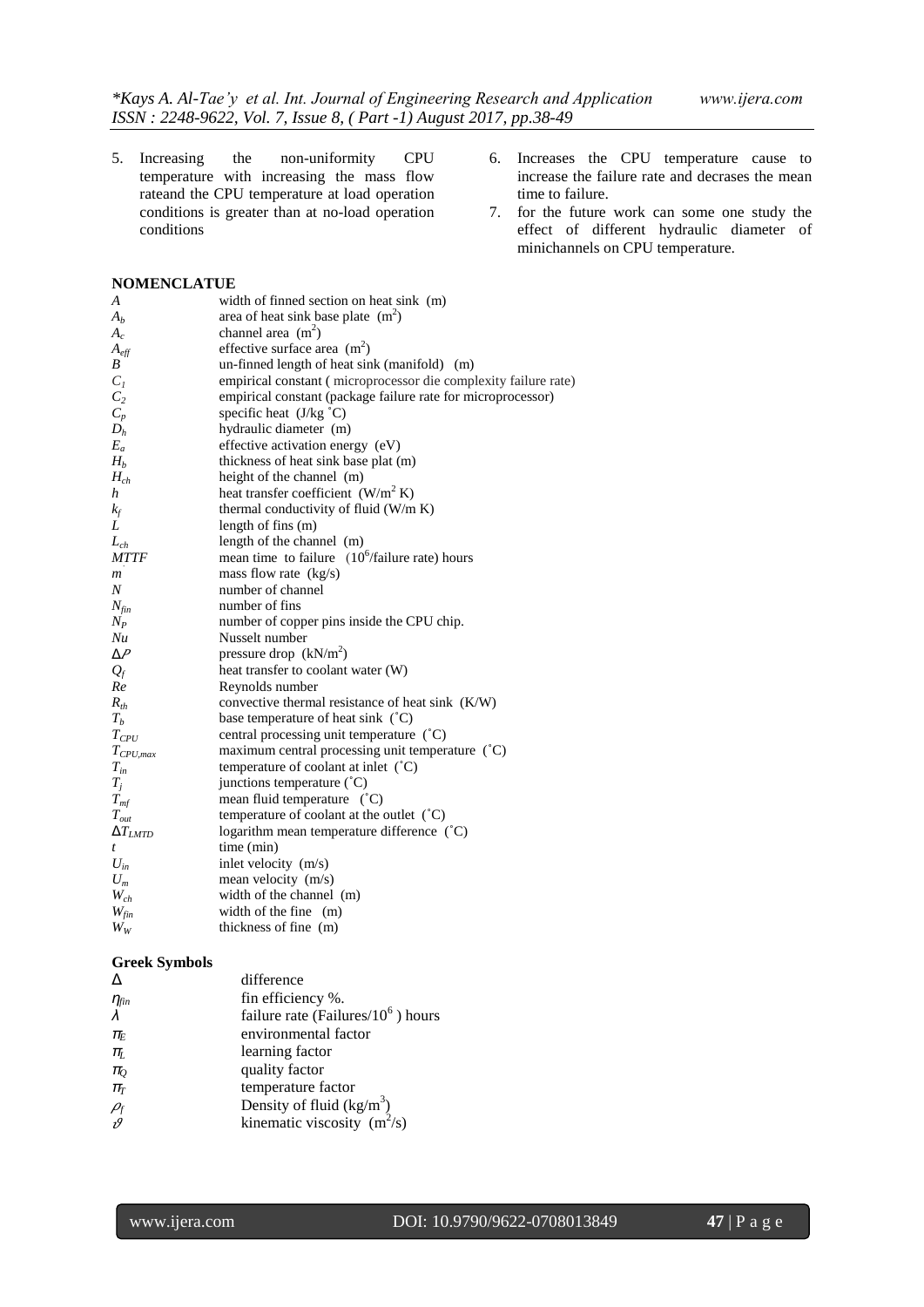#### **REFERENCES**

- [1]. Li, T., et al., *A powerful way of cooling computer chip using liquid metal with low melting point as the cooling fluid.* Forschung im Ingenieurwesen, 2005. 70(4): p. 243-251.
- [2]. Davis, M., R. Weymouth, and P. Clarke. *Thermoelectric CPU cooling using high efficiency liquid flow heat exchangers*. in *International conference on Thermoelectrics, Adelaide, Australia*. 2006.
- [3]. Vembuli, V., *Experimental investigation of minichannel heat sinks for electronic cooling applications*, 2015, Rutgers University-Graduate School-New Brunswick.
- [4]. Pathania, A., et al. *Integrated CPU-GPU power management for 3D mobile games*. in *Proceedings of the 51st Annual Design Automation Conference*. 2014. ACM.
- [5]. Jha, C.M. and J.A. Sanchez, *Microprocessor Temperature Sensing and Thermal Management*, in *Thermal Sensors* 2015, Springer. p. 57-96.
- [6]. Cengel, Y.A., et al., *Fundamentals of thermalfluid sciences* 2005: McGraw-Hill New York, NY.
- [7]. Trutassanawin, S. and E.A. Groll, *Review of refrigeration technologies for high heat dissipation electronics cooling.* 2004.
- [8]. Tayde, M.M., L.B. Bhuyar, and S.B. Thakre, *Thermal Analysis of Micro-Channel Evaporator for Power Microelectronics.* ISSN 2250-2459, Volume 2, Issue 10, October 2012)
- [9]. Pal, A., et al., *Design and performance evaluation of a compact thermosyphon.* IEEE Transactions on Components and Packaging Technologies, 2002. 25(4): p. 601-607.
- [10]. Beriache, M., et al., *Numerical study on hydraulic and thermal characteristics of a minichannel heat sink with impinging air flow.* Mechanics, 2011. 17(2): p. 156-161.
- [11]. Mudawar, I., *Two-phase electronic cooling using mini-channel and micro-channel heat sinks: part 1—design criteria and heat diffusion constraints.* Journal of Electronic Packaging, 1994. 116: p. 291.
- [12]. Agostini, B., et al., *Liquid flow friction factor and heat transfer coefficient in small channels: an experimental investigation.* Experimental Thermal and Fluid Science, 2004. 28(2): p. 97- 103.
- [13]. Lei, N., *The thermal characteristics of multilayer minichannel heat sinks in singlephase and two-phase flow.* 2006.
- [14]. Wiriyasart, P.N.a.S., *Liquid cooling in the mini-rectangular fin heat sink with and without thermoelectricfor CPU.* International Communications in Heat and Mass Transfer, 2009. 36: p. 166–171.
- [15]. Yuki, K. and K. Suzuki, *Applicability of Minichannel Cooling Fins to the Next Generation Power Devices as a Single-Phase-*

*Flow Heat Transfer Device.* Transactions of The Japan Institute of Electronics Packaging, 2011. 4(1): p. 52-60.

- [16]. Mudawar, I., *Two-phase electronic cooling using mini-channel and micro-channel heat sinks: part 1—design criteria and heat diffusion constraints.* Journal of Electronic Packaging, 1994. 116: p. 291.
- [17]. Mudawar, I., *Two-phase electronic cooling using mini-channel and micro-channel heat sinks: part 1—design criteria and heat diffusion constraints.* Journal of Electronic Packaging, 1994. 116: p. 291.
- [18]. Mohamed, M.M. and M.A.A. El-Baky, *Air Cooling of Mini-Channel Heat Sink in Electronic Devices.* 2013.
- [19]. Thakkar, K., K. Kumar, and H. Trivedi, *"Thermal & Hydraulic Characteristics of Single phase flow in Mini-channel for Electronic cooling–Review.* International Journal of Innovative Research in Science, Engineering and Technology, 2014. 3(2): p. 9726-9733.
- [20]. Gayatri, M. and D. Sreeramulu, *Performance of water and diluted ethylene glycol as coolants for electronic cooling ,*( Part -5) May 2015, pp.135-140*.*
- [21]. Sohel, M., et al., *An experimental investigation of heat transfer enhancement of a minichannel heat sink using Al 2 O 3–H 2 O nanofluid.* International Journal of Heat and Mass Transfer, 2014. 74: p. 164-172.
- [22]. Paisarn, N. and W. Somchai, *Experimental study of jet nanofluids impingement system for cooling computer processing unit.* Journal of Electronics Cooling and Thermal Control, 2011.
- [23]. Xie, X., et al., *Numerical study of laminar heat transfer and pressure drop characteristics in a water-cooled minichannel heat sink.* Applied Thermal Engineering, 2009. 29(1): p. 64-74.
- [24]. Jajja, S.A., et al., *Water cooled minichannel heat sinks for microprocessor cooling: Effect of fin spacing.* Applied Thermal Engineering, 2014. 64(1): p. 76-82.
- [25]. Xie, X., W. Tao, and Y. He, *Numerical study of turbulent heat transfer and pressure drop characteristics in a water-cooled minichannel heat sink.* Journal of Electronic Packaging, 2007. 129(3): p. 247-255.
- [26]. Bortolin, S., *Two-phase heat transfer inside minichannels.* 2010.
- [27]. SPECS, U., *Military handbook reliability prediction of electronic equipment, mil-hdbk-217f*, 1992, notice.
- [28]. Sharma, C.S., et al., *Optimal thermal operation of liquid-cooled electronic chips.* International Journal of Heat and Mass Transfer, 2012. 55(7): p. 1957-1969.